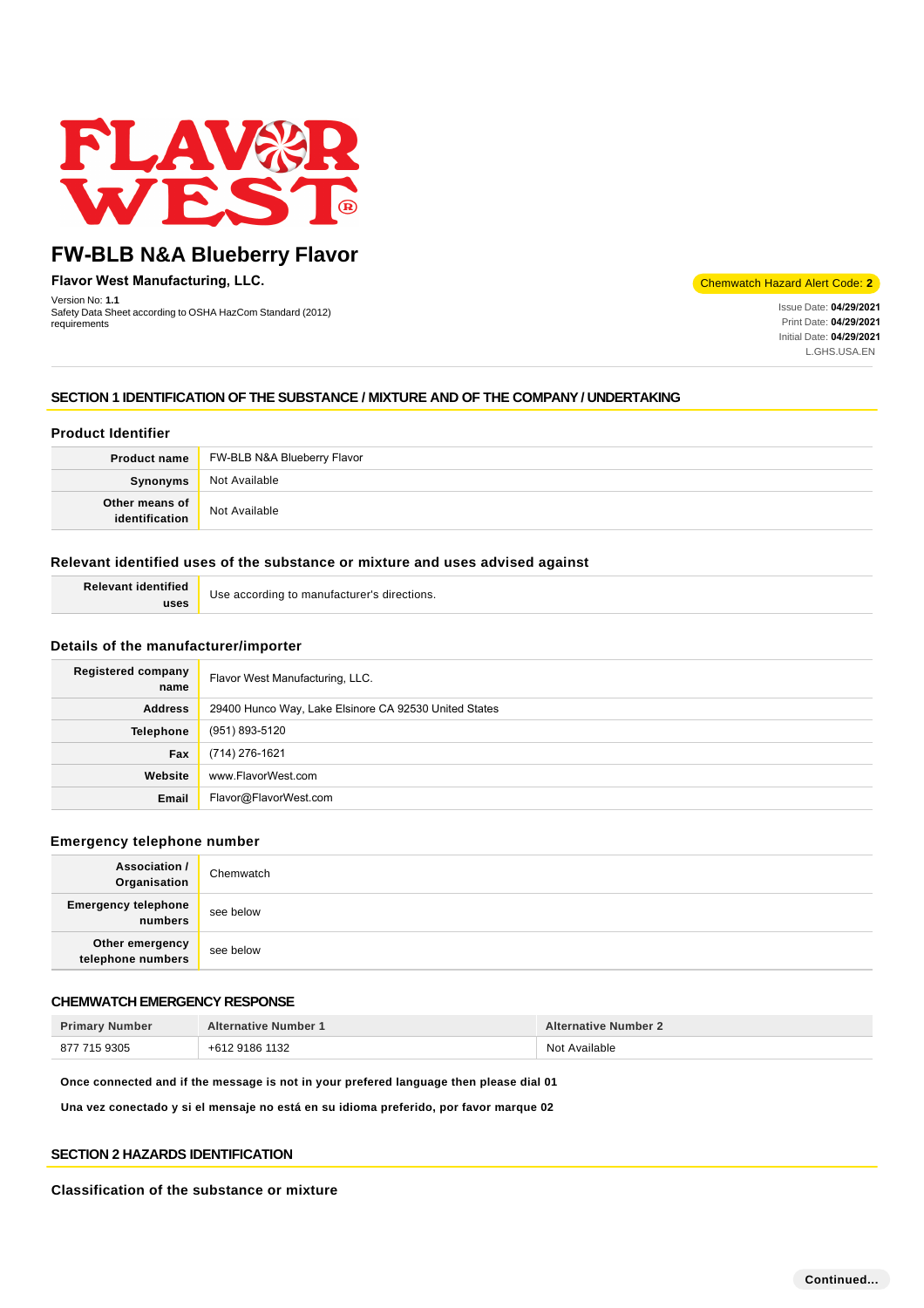

**GHS Classification** Eye Irritation Category 2B, Flammable Liquid Category 4

# **Label elements**

| <b>GHS label elements</b> | Not Applicable |
|---------------------------|----------------|
|                           |                |
| <b>SIGNAL WORD</b>        | <b>WARNING</b> |

# **Hazard statement(s)**

| 1320                | .           |
|---------------------|-------------|
| <b>1100'</b><br>116 | liauid<br>ົ |

#### **Precautionary statement(s) Prevention**

| P210 | Keep away from heat, hot surfaces, sparks, open flames and other ignition sources. No smoking. |  |
|------|------------------------------------------------------------------------------------------------|--|
| P280 | Wear protective gloves/protective clothing/eye protection/face protection.                     |  |

# **Precautionary statement(s) Response**

| P370+P378      | In case of fire: Use alcohol resistant foam or normal protein foam for extinction.                                                  |  |
|----------------|-------------------------------------------------------------------------------------------------------------------------------------|--|
| P305+P351+P338 | IF IN EYES: Rinse cautiously with water for several minutes. Remove contact lenses, if present and easy to do. Continue<br>rinsing. |  |
| P337+P313      | If eye irritation persists: Get medical advice/attention.                                                                           |  |

# **Precautionary statement(s) Storage**

| P403+P235 | Store in a well-ventilated place. Keep cool. |
|-----------|----------------------------------------------|
|-----------|----------------------------------------------|

#### **Precautionary statement(s) Disposal**

**P501** Dispose of contents/container to authorised chemical landfill or if organic to high temperature incineration

# **SECTION 3 COMPOSITION / INFORMATION ON INGREDIENTS**

#### **Substances**

See section below for composition of Mixtures

#### **Mixtures**

| <b>CAS No</b> | %[weight]     | <b>Name</b>      |
|---------------|---------------|------------------|
| 57-55-6       | 90-95         | propylene alvcol |
| 100-51-6      | 1-5<br>$\sim$ | benzyl alcohol   |

The specific chemical identity and/or exact percentage (concentration) of composition has been withheld as a trade secret.

# **SECTION 4 FIRST AID MEASURES**

# **Description of first aid measures**

| <b>Eye Contact</b> | If this product comes in contact with the eyes:<br>▶ Wash out immediately with fresh running water.<br>Ensure complete irrigation of the eye by keeping eyelids apart and away from eye and moving the eyelids by occasionally<br>lifting the upper and lower lids.<br>▶ Seek medical attention without delay; if pain persists or recurs seek medical attention.<br>► Removal of contact lenses after an eye injury should only be undertaken by skilled personnel. |
|--------------------|----------------------------------------------------------------------------------------------------------------------------------------------------------------------------------------------------------------------------------------------------------------------------------------------------------------------------------------------------------------------------------------------------------------------------------------------------------------------|
|--------------------|----------------------------------------------------------------------------------------------------------------------------------------------------------------------------------------------------------------------------------------------------------------------------------------------------------------------------------------------------------------------------------------------------------------------------------------------------------------------|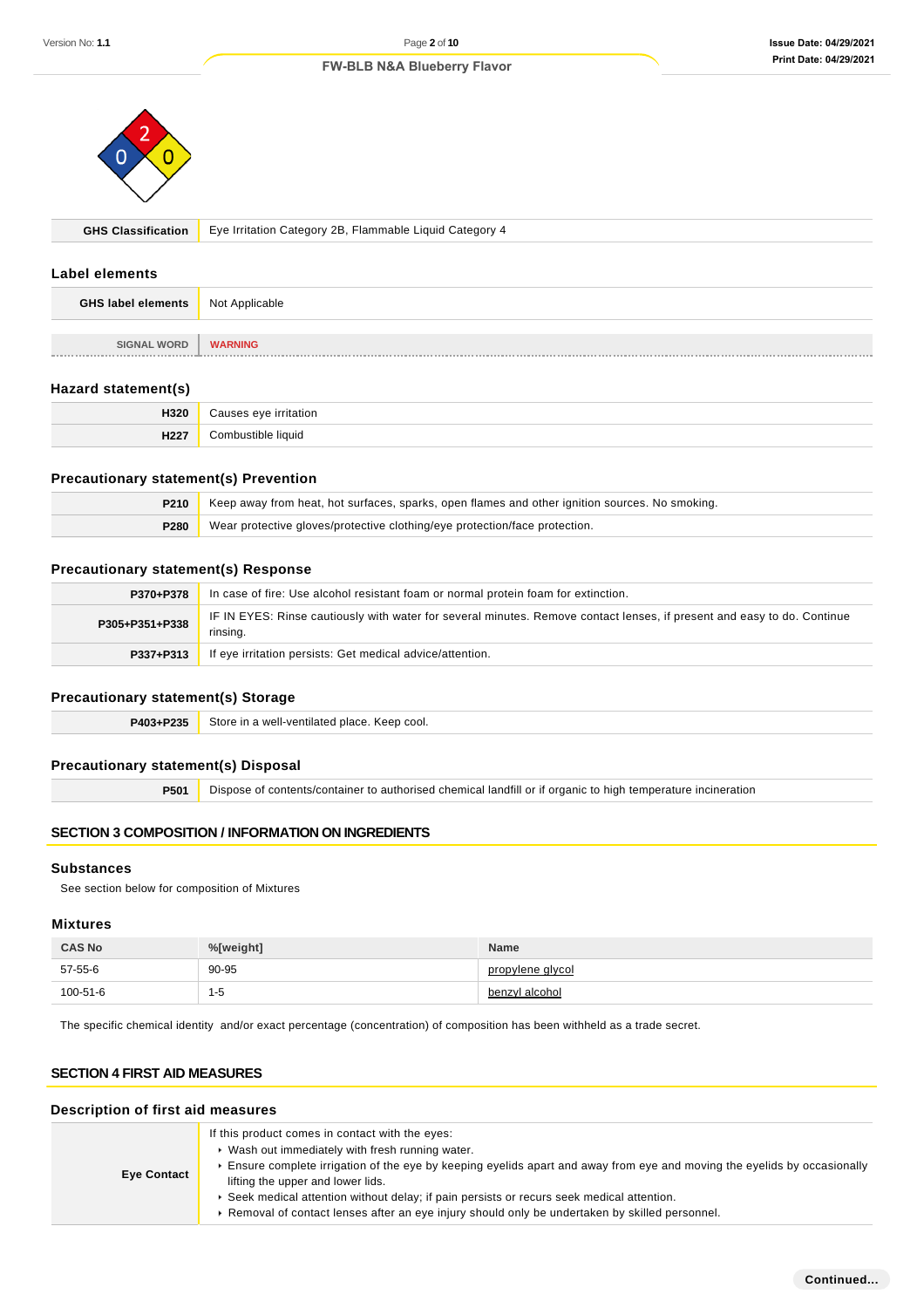| <b>Skin Contact</b> | If skin contact occurs:<br>Immediately remove all contaminated clothing, including footwear.<br>Flush skin and hair with running water (and soap if available).<br>▶ Seek medical attention in event of irritation.                                                                                                                                                                                                                                                                                 |
|---------------------|-----------------------------------------------------------------------------------------------------------------------------------------------------------------------------------------------------------------------------------------------------------------------------------------------------------------------------------------------------------------------------------------------------------------------------------------------------------------------------------------------------|
| Inhalation          | If fumes or combustion products are inhaled remove from contaminated area.<br>► Lay patient down. Keep warm and rested.<br>▶ Prostheses such as false teeth, which may block airway, should be removed, where possible, prior to initiating first aid<br>procedures.<br>Apply artificial respiration if not breathing, preferably with a demand valve resuscitator, bag-valve mask device, or pocket<br>mask as trained. Perform CPR if necessary.<br>▶ Transport to hospital, or doctor.           |
| Ingestion           | If swallowed do <b>NOT</b> induce vomiting.<br>If vomiting occurs, lean patient forward or place on left side (head-down position, if possible) to maintain open airway and<br>prevent aspiration.<br>• Observe the patient carefully.<br>▶ Never give liquid to a person showing signs of being sleepy or with reduced awareness; i.e. becoming unconscious.<br>Give water to rinse out mouth, then provide liquid slowly and as much as casualty can comfortably drink.<br>▶ Seek medical advice. |

# **Indication of any immediate medical attention and special treatment needed**

- Polyethylene glycols are generally poorly absorbed orally and are mostly unchanged by the kidney.
- Dermal absorption can occur across damaged skin (e.g. through burns) leading to increased osmolality, anion gap metabolic acidosis, elevated calcium, low ionised calcium, CNS depression and renal failure.
- **Treatment consists of supportive care.**

[Ellenhorn and Barceloux: Medical Toxicology]

Propylene glycol is primarily a CNS depressant in large doses and may cause hypoglycaemia, lactic acidosis and seizures.

- The usual measures are supportive care and decontamination (Ipecac/ lavage/ activated charcoal/ cathartics), within 2 hours of exposure should suffice.
- Check the anion gap, arterial pH, renal function and glucose levels.

Ellenhorn and Barceloux: Medical Toxicology

# **SECTION 5 FIREFIGHTING MEASURES**

#### **Extinguishing media**

| Alcohol stable foam.<br>▶ Dry chemical powder.<br>▶ BCF (where regulations permit).<br>Carbon dioxide. |
|--------------------------------------------------------------------------------------------------------|
|                                                                                                        |

#### **Special hazards arising from the substrate or mixture**

| Fire Incompatibility | Avoid contamination with oxidising agents i.e. nitrates, oxidising acids, chlorine bleaches, pool chlorine etc. as ignition may |
|----------------------|---------------------------------------------------------------------------------------------------------------------------------|
|                      | result                                                                                                                          |

#### **Advice for firefighters**

| <b>Fire Fighting</b>         | Alert Fire Brigade and tell them location and nature of hazard.<br>▶ Wear full body protective clothing with breathing apparatus.<br>▶ Prevent, by any means available, spillage from entering drains or water course.<br>► Use water delivered as a fine spray to control fire and cool adjacent area. |
|------------------------------|---------------------------------------------------------------------------------------------------------------------------------------------------------------------------------------------------------------------------------------------------------------------------------------------------------|
| <b>Fire/Explosion Hazard</b> | $\triangleright$ Combustible.<br>• Slight fire hazard when exposed to heat or flame.<br>► Heating may cause expansion or decomposition leading to violent rupture of containers.<br>• On combustion, may emit toxic fumes of carbon monoxide (CO).                                                      |

### **SECTION 6 ACCIDENTAL RELEASE MEASURES**

#### **Personal precautions, protective equipment and emergency procedures**

|                     | Remove all ignition sources.                                                  |
|---------------------|-------------------------------------------------------------------------------|
| <b>Minor Spills</b> | Clean up all spills immediately.                                              |
|                     | Avoid breathing vapours and contact with skin and eyes.                       |
|                     | • Control personal contact with the substance, by using protective equipment. |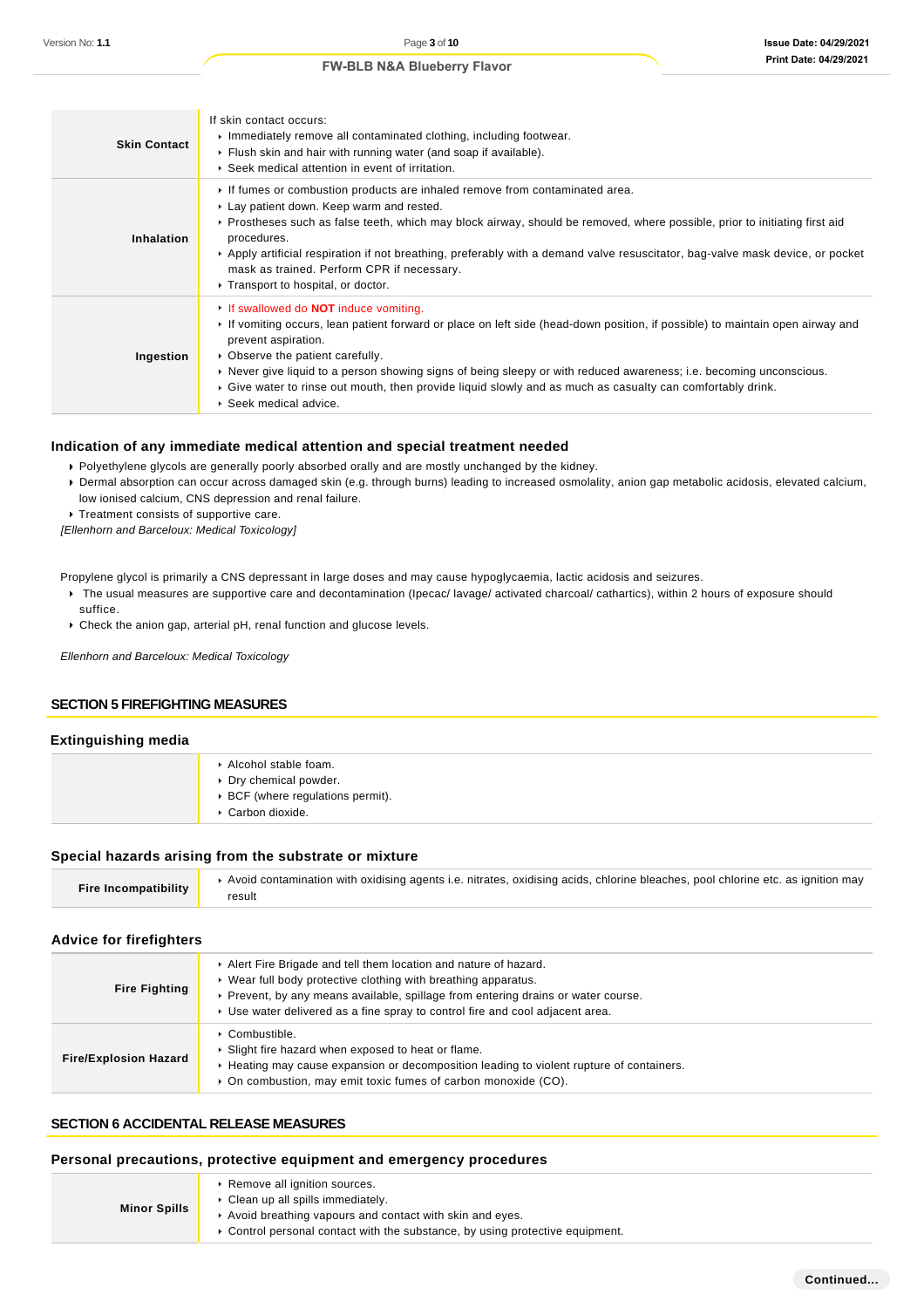| SORBENT<br><b>TYPE</b>                                                                                                                                                                                                                          | <b>RANK</b>                                                                                                 | <b>APPLICATION</b>                                                                                                                                                                                                       |              |  |        | COLLECTION | <b>LIMITATIONS</b> |  |
|-------------------------------------------------------------------------------------------------------------------------------------------------------------------------------------------------------------------------------------------------|-------------------------------------------------------------------------------------------------------------|--------------------------------------------------------------------------------------------------------------------------------------------------------------------------------------------------------------------------|--------------|--|--------|------------|--------------------|--|
| <b>LAND SPILL - SMALL</b>                                                                                                                                                                                                                       |                                                                                                             |                                                                                                                                                                                                                          |              |  |        |            |                    |  |
| cross-linked polymer - particulate                                                                                                                                                                                                              |                                                                                                             |                                                                                                                                                                                                                          | 1            |  | shovel | shovel     | R, W, SS           |  |
| cross-linked polymer - pillow                                                                                                                                                                                                                   |                                                                                                             |                                                                                                                                                                                                                          | 1            |  | throw  | pitchfork  | R, DGC, RT         |  |
| sorbent clay - particulate                                                                                                                                                                                                                      |                                                                                                             |                                                                                                                                                                                                                          | 2            |  | shovel | shovel     | R, I, P            |  |
| wood fiber - pillow                                                                                                                                                                                                                             |                                                                                                             |                                                                                                                                                                                                                          | 3            |  | throw  | pitchfork  | R, P, DGC, RT      |  |
| treated wood fiber - pillow                                                                                                                                                                                                                     |                                                                                                             |                                                                                                                                                                                                                          | 3            |  | throw  | pitchfork  | DGC, RT            |  |
| foamed glass - pillow                                                                                                                                                                                                                           |                                                                                                             |                                                                                                                                                                                                                          | 4            |  | throw  | pichfork   | R, P, DGC, RT      |  |
|                                                                                                                                                                                                                                                 |                                                                                                             |                                                                                                                                                                                                                          |              |  |        |            |                    |  |
| LAND SPILL - MEDIUM                                                                                                                                                                                                                             |                                                                                                             |                                                                                                                                                                                                                          |              |  |        |            |                    |  |
| cross-linked polymer - particulate                                                                                                                                                                                                              |                                                                                                             |                                                                                                                                                                                                                          | $\mathbf{1}$ |  | blower | skiploader | R,W, SS            |  |
| <b>Major Spills</b><br>polypropylene - particulate                                                                                                                                                                                              |                                                                                                             |                                                                                                                                                                                                                          | 2            |  | blower | skiploader | W, SS, DGC         |  |
| sorbent clay - particulate                                                                                                                                                                                                                      |                                                                                                             |                                                                                                                                                                                                                          | 2            |  | blower | skiploader | R, I, W, P, DGC    |  |
| polypropylene - mat                                                                                                                                                                                                                             |                                                                                                             |                                                                                                                                                                                                                          | 3            |  | throw  | skiploader | DGC, RT            |  |
| expanded mineral - particulate                                                                                                                                                                                                                  |                                                                                                             |                                                                                                                                                                                                                          | 3            |  | blower | skiploader | R, I, W, P, DGC    |  |
| polyurethane - mat                                                                                                                                                                                                                              |                                                                                                             |                                                                                                                                                                                                                          | 4            |  | throw  | skiploader | DGC, RT            |  |
| Legend<br>DGC: Not effective where ground cover is dense<br>R: Not reusable<br>I: Not incinerable<br>P: Effectiveness reduced when rainy<br>RT:Not effective where terrain is rugged<br>W: Effectiveness reduced when windy<br>Moderate hazard. |                                                                                                             | SS: Not for use within environmentally sensitive sites<br>Reference: Sorbents for Liquid Hazardous Substance Cleanup and Control;<br>R.W Melvold et al: Pollution Technology Review No. 150: Noyes Data Corporation 1988 |              |  |        |            |                    |  |
|                                                                                                                                                                                                                                                 | Clear area of personnel and move upwind.<br>Alert Fire Brigade and tell them location and nature of hazard. |                                                                                                                                                                                                                          |              |  |        |            |                    |  |

# **SECTION 7 HANDLING AND STORAGE**

#### **Precautions for safe handling**

| Safe handling     | ► DO NOT allow clothing wet with material to stay in contact with skin<br>Avoid all personal contact, including inhalation.<br>▶ Wear protective clothing when risk of exposure occurs.<br>▶ Use in a well-ventilated area.<br>▶ Prevent concentration in hollows and sumps. |
|-------------------|------------------------------------------------------------------------------------------------------------------------------------------------------------------------------------------------------------------------------------------------------------------------------|
| Other information | • Material is hygroscopic, i.e. absorbs moisture from the air. Keep containers well sealed in storage.<br>Store in original containers.<br>▶ Keep containers securely sealed.                                                                                                |

# **Conditions for safe storage, including any incompatibilities**

| Suitable container                | ▶ Metal can or drum<br>• Packaging as recommended by manufacturer.<br>Check all containers are clearly labelled and free from leaks.                                                                                                                                                                                                                                                                                                                                                                                                                                                                                                                                                                                                                                                                                                                                        |
|-----------------------------------|-----------------------------------------------------------------------------------------------------------------------------------------------------------------------------------------------------------------------------------------------------------------------------------------------------------------------------------------------------------------------------------------------------------------------------------------------------------------------------------------------------------------------------------------------------------------------------------------------------------------------------------------------------------------------------------------------------------------------------------------------------------------------------------------------------------------------------------------------------------------------------|
| <b>Storage</b><br>incompatibility | ► Glycols and their ethers undergo violent decomposition in contact with 70% perchloric acid. This seems likely to involve<br>formation of the glycol perchlorate esters (after scission of ethers) which are explosive, those of ethylene glycol and<br>3-chloro-1,2-propanediol being more powerful than glyceryl nitrate, and the former so sensitive that it explodes on addition<br>of water.<br>Alcohols<br>are incompatible with strong acids, acid chlorides, acid anhydrides, oxidising and reducing agents.<br>reacts, possibly violently, with alkaline metals and alkaline earth metals to produce hydrogen<br>Freact with strong acids, strong caustics, aliphatic amines, isocyanates, acetaldehyde, benzoyl peroxide, chromic acid,<br>chromium oxide, dialkylzincs, dichlorine oxide, ethylene oxide, hypochlorous acid, isopropyl chlorocarbonate, lithium |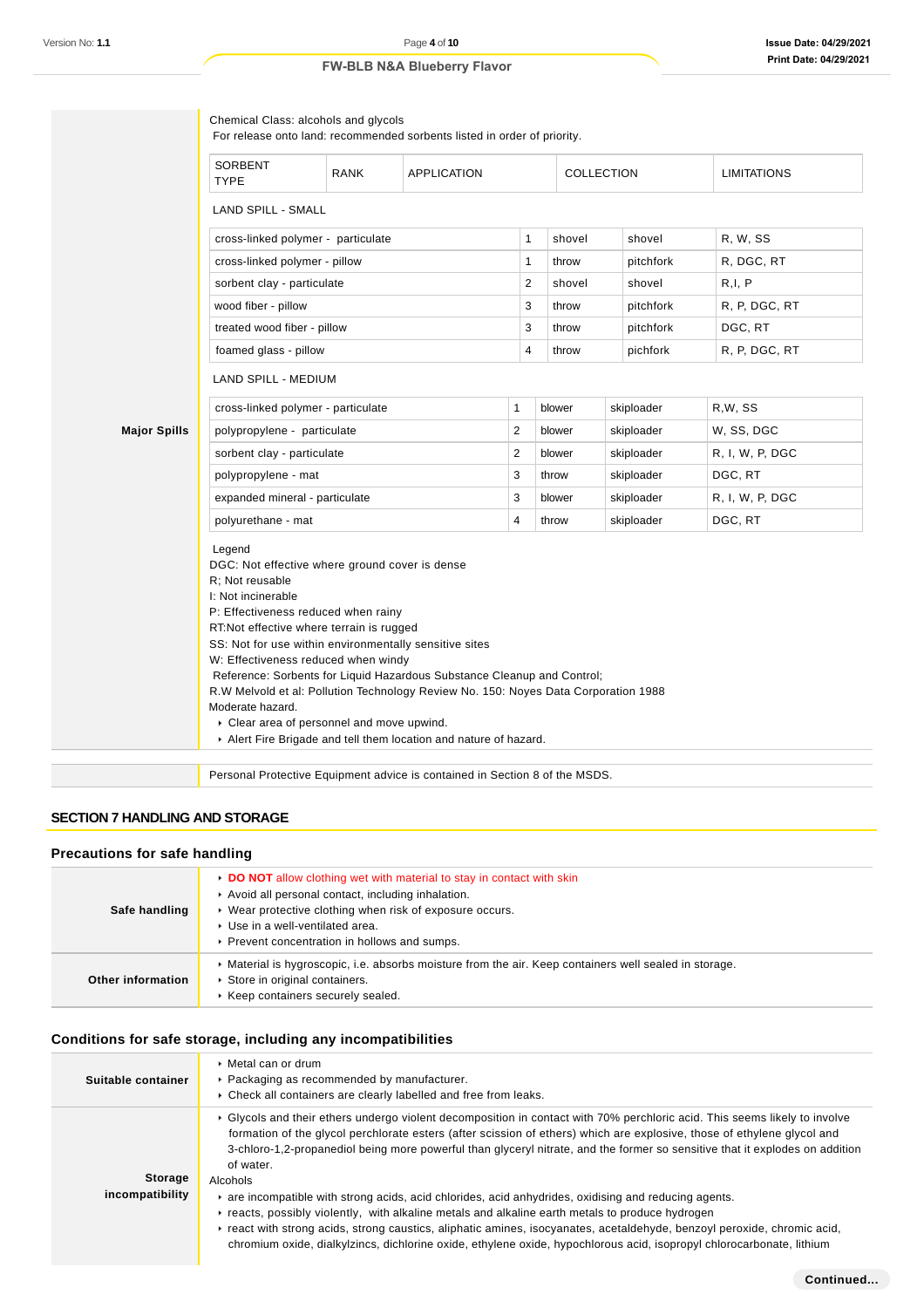#### **Issue Date: 04/29/2021 Print Date: 04/29/2021**

**FW-BLB N&A Blueberry Flavor**

tetrahydroaluminate, nitrogen dioxide, pentafluoroguanidine, phosphorus halides, phosphorus pentasulfide, tangerine oil, triethylaluminium, triisobutylaluminium

should not be heated above 49 deg.

# **PACKAGE MATERIAL INCOMPATIBILITIES**

Not Available

#### **SECTION 8 EXPOSURE CONTROLS / PERSONAL PROTECTION**

#### **Control parameters**

#### **OCCUPATIONAL EXPOSURE LIMITS (OEL)**

#### **INGREDIENT DATA**

Not Available

# **EMERGENCY LIMITS**

| Ingredient       | <b>Material name</b>                |                   | TEEL-1              | TEEL-2     | TEEL-3     |  |
|------------------|-------------------------------------|-------------------|---------------------|------------|------------|--|
| propylene glycol | Propylene glycol; (1,2-Propanediol) | $30 \text{ mg/m}$ |                     | 1300 mg/m3 | 7900 mg/m3 |  |
| benzyl alcohol   | Benzyl alcohol                      | 30 ppm            |                     | 49 ppm     | 49 ppm     |  |
|                  |                                     |                   |                     |            |            |  |
| Ingredient       | <b>Original IDLH</b>                |                   | <b>Revised IDLH</b> |            |            |  |
| propylene glycol | Not Available                       |                   | Not Available       |            |            |  |
| benzyl alcohol   | Not Available                       |                   | Not Available       |            |            |  |

#### **MATERIAL DATA**

for propylene glycol:

Saturated vapour concentration @ 20 deg C.= 65.8 ppm, 204.6 mg/m3; i.e higher concentrations can only occur as aerosols or at higher temperatures. Odour Threshold: Practically odourless.

A small number of individuals show skin irritation or sensitisation from repeated or prolonged exposure to propylene glycol. A workplace environmental exposure limit (WEEL) has been established by AIHA and is thought to be protective against systemic effects.

#### **Exposure controls**

| Appropriate<br>engineering controls | Engineering controls are used to remove a hazard or place a barrier between the worker and the hazard. Well-designed<br>engineering controls can be highly effective in protecting workers and will typically be independent of worker interactions to<br>provide this high level of protection.<br>The basic types of engineering controls are:<br>Process controls which involve changing the way a job activity or process is done to reduce the risk.<br>Enclosure and/or isolation of emission source which keeps a selected hazard "physically" away from the worker and<br>ventilation that strategically "adds" and "removes" air in the work environment. |
|-------------------------------------|--------------------------------------------------------------------------------------------------------------------------------------------------------------------------------------------------------------------------------------------------------------------------------------------------------------------------------------------------------------------------------------------------------------------------------------------------------------------------------------------------------------------------------------------------------------------------------------------------------------------------------------------------------------------|
| <b>Personal protection</b>          |                                                                                                                                                                                                                                                                                                                                                                                                                                                                                                                                                                                                                                                                    |
| Eye and face<br>protection          | Safety glasses with side shields.<br>Chemical goggles.<br>• Contact lenses may pose a special hazard; soft contact lenses may absorb and concentrate irritants. A written policy<br>document, describing the wearing of lenses or restrictions on use, should be created for each workplace or task.                                                                                                                                                                                                                                                                                                                                                               |
| <b>Skin protection</b>              | See Hand protection below                                                                                                                                                                                                                                                                                                                                                                                                                                                                                                                                                                                                                                          |
| <b>Hands/feet protection</b>        | ▶ Wear chemical protective gloves, e.g. PVC.<br>▶ Wear safety footwear or safety gumboots, e.g. Rubber<br>NOTE:<br>• The material may produce skin sensitisation in predisposed individuals. Care must be taken, when removing gloves and<br>other protective equipment, to avoid all possible skin contact.<br>▶ Contaminated leather items, such as shoes, belts and watch-bands should be removed and destroyed.                                                                                                                                                                                                                                                |
| <b>Body protection</b>              | See Other protection below                                                                                                                                                                                                                                                                                                                                                                                                                                                                                                                                                                                                                                         |
| Other protection                    | • Overalls.<br>P.V.C. apron.<br>▶ Barrier cream.                                                                                                                                                                                                                                                                                                                                                                                                                                                                                                                                                                                                                   |
| <b>Thermal hazards</b>              | Not Available                                                                                                                                                                                                                                                                                                                                                                                                                                                                                                                                                                                                                                                      |

#### **Respiratory protection**

Type A-P Filter of sufficient capacity. (AS/NZS 1716 & 1715, EN 143:2000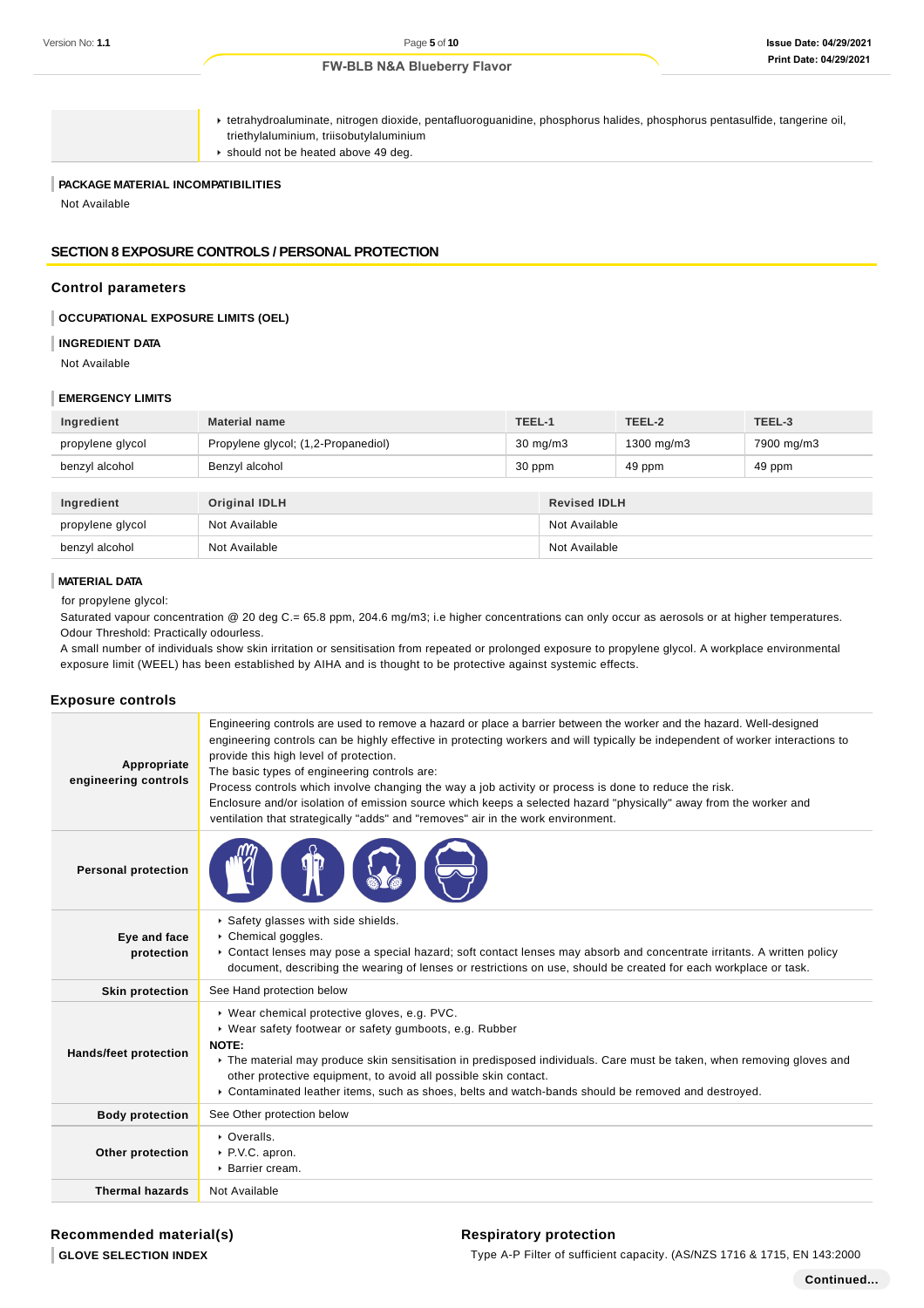Glove selection is based on a modified presentation of the:

 **"Forsberg Clothing Performance Index".**

 The effect(s) of the following substance(s) are taken into account in the **computer-generated** selection:

FW-BLB N&A Blueberry Flavor

| <b>Material</b> | <b>CPI</b> |
|-----------------|------------|
| <b>BUTYL</b>    | C          |
| NATURAL RUBBER  | C          |
| <b>NEOPRENE</b> | С          |
| PE/EVAL/PE      | C          |
| <b>PVA</b>      | C          |
| <b>VITON</b>    | C          |

\* CPI - Chemwatch Performance Index

A: Best Selection

B: Satisfactory; may degrade after 4 hours continuous immersion

C: Poor to Dangerous Choice for other than short term immersion **NOTE**: As a series of factors will influence the actual performance of the glove, a final selection must be based on detailed observation. - \* Where the glove is to be used on a short term, casual or infrequent basis, factors such as "feel" or convenience (e.g. disposability), may dictate a choice of gloves which might otherwise be unsuitable following

long-term or frequent use. A qualified practitioner should be consulted.

**SECTION 9 PHYSICAL AND CHEMICAL PROPERTIES**

**Appearance** Clear colorless

#### **Information on basic physical and chemical properties**

& 149:2001, ANSI Z88 or national equivalent)

Where the concentration of gas/particulates in the breathing zone, approaches or exceeds the "Exposure Standard" (or ES), respiratory protection is required.

Degree of protection varies with both face-piece and Class of filter; the nature of protection varies with Type of filter.

| Required<br><b>Minimum</b><br><b>Protection Factor</b> | Half-Face<br>Respirator | <b>Full-Face</b><br>Respirator    | <b>Powered Air</b><br>Respirator       |
|--------------------------------------------------------|-------------------------|-----------------------------------|----------------------------------------|
| up to $10 \times ES$                                   | A-AUS P2                | -                                 | A-PAPR-AUS /<br>Class 1 P <sub>2</sub> |
| up to $50 \times ES$                                   | -                       | A-AUS / Class<br>1 P <sub>2</sub> |                                        |
| up to $100 \times ES$                                  |                         | $A-2$ P <sub>2</sub>              | A-PAPR-2 P2 $\land$                    |

^ - Full-face

A(All classes) = Organic vapours, B AUS or B1 = Acid gasses, B2 = Acid gas or hydrogen cyanide(HCN), B3 = Acid gas or hydrogen cyanide(HCN),  $E =$  Sulfur dioxide(SO2), G = Agricultural chemicals, K = Ammonia(NH3),  $Hg =$  Mercury,  $NO =$  Oxides of nitrogen,  $MB =$  Methyl bromide,  $AX =$  Low boiling point organic compounds(below 65 degC)

| <b>Physical state</b>                           | Liquid         | <b>Relative density</b><br>(Water = $1$ )         | 1.03          |
|-------------------------------------------------|----------------|---------------------------------------------------|---------------|
| Odour                                           | Characteristic | <b>Partition coefficient</b><br>n-octanol / water | Not Available |
| Odour threshold                                 | Not Available  | Auto-ignition<br>temperature (°C)                 | Not Available |
| pH (as supplied)                                | Not Available  | <b>Decomposition</b><br>temperature               | Not Available |
| Melting point /<br>freezing point (°C)          | Not Available  | Viscosity (cSt)                                   | Not Available |
| Initial boiling point<br>and boiling range (°C) | Not Available  | <b>Molecular weight</b><br>(g/mol)                | Not Available |
| Flash point (°C)                                | 68.39          | <b>Taste</b>                                      | Blueberry     |
| <b>Evaporation rate</b>                         | Not Available  | <b>Explosive properties</b>                       | Not Available |
| Flammability                                    | Combustible.   | <b>Oxidising properties</b>                       | Not Available |
| <b>Upper Explosive Limit</b><br>(%)             | Not Available  | <b>Surface Tension</b><br>(dyn/cm or mN/m)        | Not Available |
| <b>Lower Explosive Limit</b><br>(%)             | Not Available  | <b>Volatile Component</b><br>(%vol)               | Not Available |
| Vapour pressure (kPa)                           | Not Available  | Gas group                                         | Not Available |
| Solubility in water<br>(g/L)                    | Miscible       | pH as a solution (1%)                             | Not Available |
| Vapour density (Air =<br>1)                     | Not Available  | VOC q/L                                           | Not Available |

# **SECTION 10 STABILITY AND REACTIVITY**

| Reactivity                | See section 7                                                                                                                        |
|---------------------------|--------------------------------------------------------------------------------------------------------------------------------------|
| <b>Chemical stability</b> | • Unstable in the presence of incompatible materials.<br>▶ Product is considered stable.<br>Hazardous polymerisation will not occur. |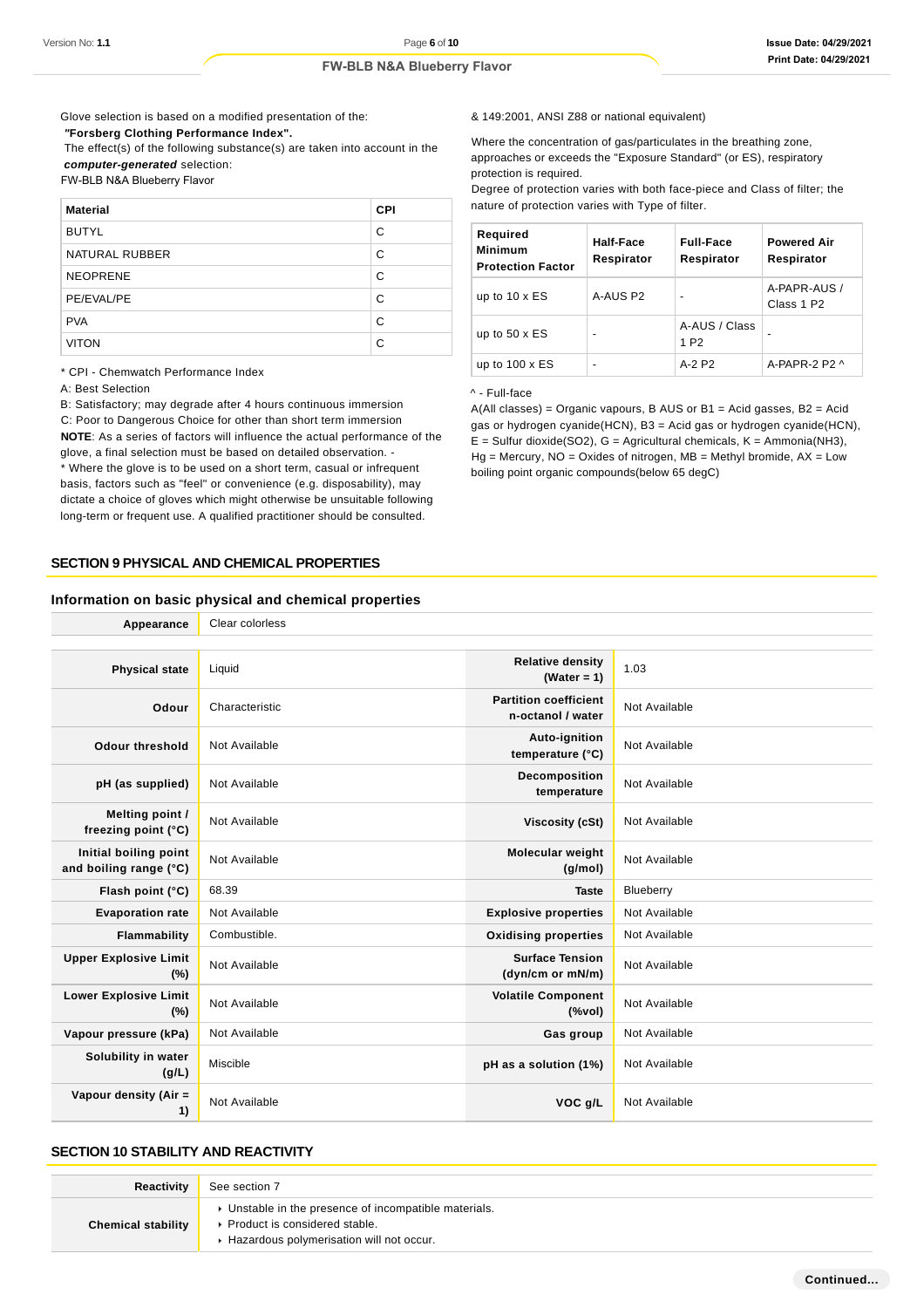| Possibility of<br>hazardous reactions         | See section 7 |
|-----------------------------------------------|---------------|
| <b>Conditions to avoid</b>                    | See section 7 |
| Incompatible materials                        | See section 7 |
| <b>Hazardous</b><br>decomposition<br>products | See section 5 |

# **SECTION 11 TOXICOLOGICAL INFORMATION**

# **Information on toxicological effects**

| <b>Inhaled</b>      | The material is not thought to produce respiratory irritation (as classified by EC Directives using animal models).<br>Nevertheless inhalation of vapours, fumes or aerosols, especially for prolonged periods, may produce respiratory discomfort<br>and occasionally, distress.<br>Inhalation of vapours may cause drowsiness and dizziness. This may be accompanied by narcosis, reduced alertness, loss<br>of reflexes, lack of coordination and vertigo.                                                                                                                                                                                                                                                                                                                                                                                                                                                                                                                                                                        |
|---------------------|--------------------------------------------------------------------------------------------------------------------------------------------------------------------------------------------------------------------------------------------------------------------------------------------------------------------------------------------------------------------------------------------------------------------------------------------------------------------------------------------------------------------------------------------------------------------------------------------------------------------------------------------------------------------------------------------------------------------------------------------------------------------------------------------------------------------------------------------------------------------------------------------------------------------------------------------------------------------------------------------------------------------------------------|
| Ingestion           | Accidental ingestion of the material may be damaging to the health of the individual.<br>Ingestion of propylene glycol produced reversible central nervous system depression in humans following ingestion of 60 ml.<br>Symptoms included increased heart-rate (tachycardia), excessive sweating (diaphoresis) and grand mal seizures in a 15<br>month child who ingested large doses (7.5 ml/day for 8 days) as an ingredient of vitamin preparation.<br>Excessive repeated ingestions may cause hypoglycaemia (low levels of glucose in the blood stream) among susceptible<br>individuals; this may result in muscular weakness, incoordination and mental confusion.                                                                                                                                                                                                                                                                                                                                                             |
| <b>Skin Contact</b> | Skin contact is not thought to have harmful health effects (as classified under EC Directives); the material may still produce<br>health damage following entry through wounds, lesions or abrasions.<br>The material may produce moderate skin irritation; limited evidence or practical experience suggests, that the material either:<br>produces moderate inflammation of the skin in a substantial number of individuals following direct contact and/or<br>► produces significant, but moderate, inflammation when applied to the healthy intact skin of animals (for up to four hours),<br>such inflammation being present twenty-four hours or more after the end of the exposure period.<br>Skin irritation may also be present after prolonged or repeated exposure; this may result in a form of contact dermatitis<br>(nonallergic). The dermatitis is often characterised by skin redness (erythema) and swelling (oedema) which may progress to<br>blistering (vesiculation), scaling and thickening of the epidermis. |
| Eye                 | Limited evidence exists, or practical experience suggests, that the material may cause eye irritation in a substantial number<br>of individuals and/or is expected to produce significant ocular lesions which are present twenty-four hours or more after<br>instillation into the eye(s) of experimental animals. Repeated or prolonged eye contact may cause inflammation<br>characterised by temporary redness (similar to windburn) of the conjunctiva (conjunctivitis); temporary impairment of vision<br>and/or other transient eye damage/ulceration may occur.<br>Irritation of the eyes may produce a heavy secretion of tears (lachrymation).                                                                                                                                                                                                                                                                                                                                                                             |
| <b>Chronic</b>      | There exists limited evidence that shows that skin contact with the material is capable either of inducing a sensitisation<br>reaction in a significant number of individuals, and/or of producing positive response in experimental animals.                                                                                                                                                                                                                                                                                                                                                                                                                                                                                                                                                                                                                                                                                                                                                                                        |

| <b>FW-BLB N&amp;A</b>   | <b>TOXICITY</b>                                                                                                                                                                                                                  | <b>IRRITATION</b>                         |  |
|-------------------------|----------------------------------------------------------------------------------------------------------------------------------------------------------------------------------------------------------------------------------|-------------------------------------------|--|
| <b>Blueberry Flavor</b> | Not Available                                                                                                                                                                                                                    | Not Available                             |  |
|                         |                                                                                                                                                                                                                                  |                                           |  |
|                         | <b>TOXICITY</b>                                                                                                                                                                                                                  | <b>IRRITATION</b>                         |  |
|                         | Dermal (rabbit) LD50: >2000 mg/kg <sup>[1]</sup>                                                                                                                                                                                 | Eye (rabbit): 100 mg - mild               |  |
| propylene glycol        | Oral (rat) LD50: 20000 mg/kgd <sup>[2]</sup>                                                                                                                                                                                     | Eye (rabbit): $500 \text{ mg}/24h$ - mild |  |
|                         |                                                                                                                                                                                                                                  | Skin(human):104 mg/3d Intermit Mod        |  |
|                         |                                                                                                                                                                                                                                  | Skin(human):500 mg/7days mild             |  |
|                         |                                                                                                                                                                                                                                  |                                           |  |
|                         | <b>TOXICITY</b>                                                                                                                                                                                                                  | <b>IRRITATION</b>                         |  |
|                         | dermal (rat) LD50: 1000000 ppm/90M <sup>[2]</sup>                                                                                                                                                                                | Eye (rabbit): 0.75 mg open SEVERE         |  |
| benzyl alcohol          | Inhalation (rat) LC50: >4.178 mg/L/4 $h^{[2]}$                                                                                                                                                                                   | Skin (man): 16 mg/48h-mild                |  |
|                         | Oral (rat) LD50: 1560 mg/kg <sup>[2]</sup><br>Skin (rabbit):10 mg/24h open-mild                                                                                                                                                  |                                           |  |
|                         |                                                                                                                                                                                                                                  |                                           |  |
| Legend:                 | 1. Value obtained from Europe ECHA Registered Substances - Acute toxicity 2.* Value obtained from manufacturer's msds.<br>Unless otherwise specified data extracted from RTECS - Register of Toxic Effect of chemical Substances |                                           |  |
|                         |                                                                                                                                                                                                                                  |                                           |  |

No significant acute toxicological data identified in literature search.

The acute oral toxicity of propylene glycol is very low, and large quantities are required to cause perceptible health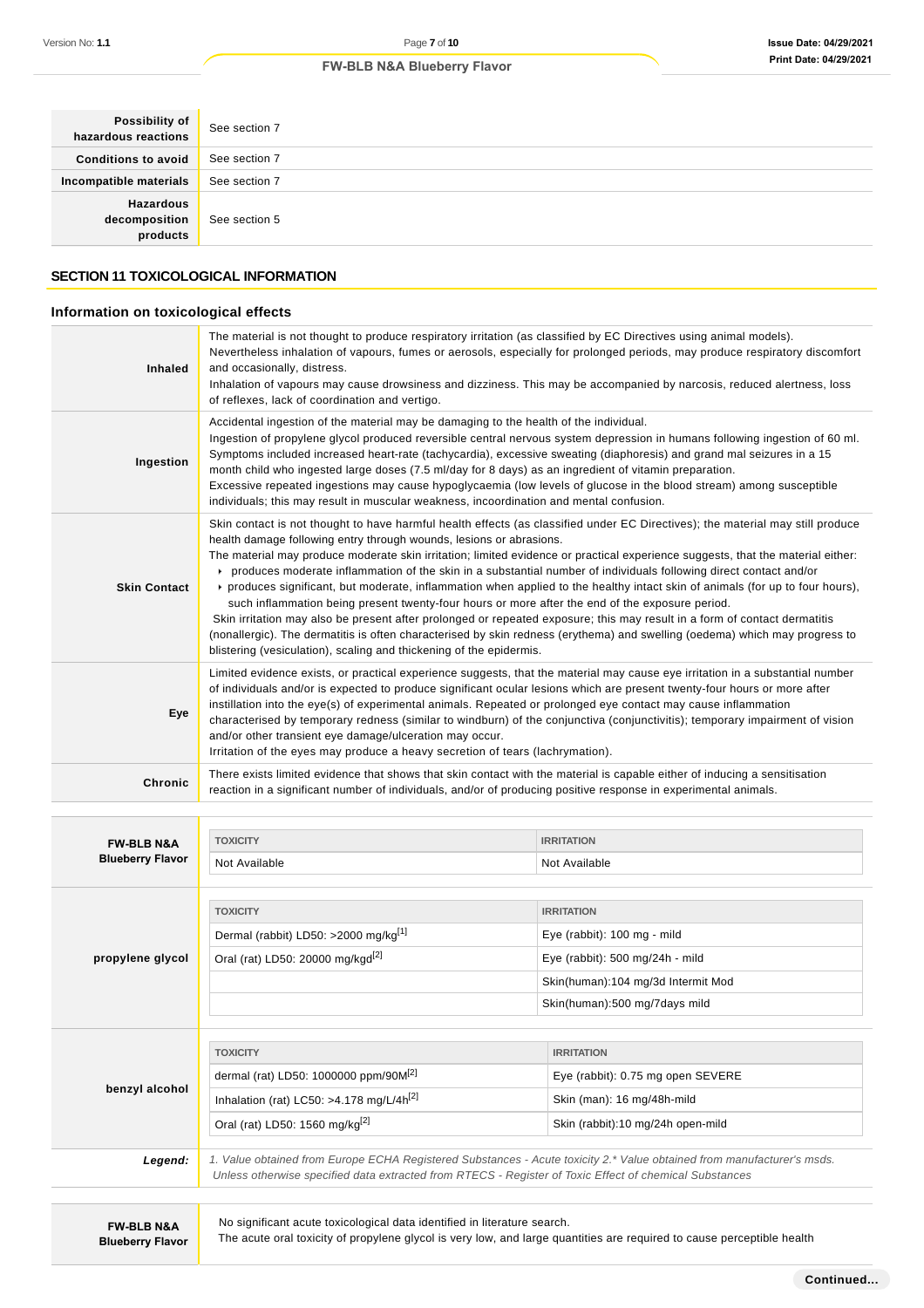|                         | damage in humans. Serious toxicity generally occurs only at plasma concentrations over 1 g/L, which requires extremely<br>high intake over a relatively short period of time. It would be nearly impossible to reach toxic levels by consuming foods<br>or supplements, which contain at most 1 g/kg of PG.                                                                                                                                                                                                                                            |
|-------------------------|--------------------------------------------------------------------------------------------------------------------------------------------------------------------------------------------------------------------------------------------------------------------------------------------------------------------------------------------------------------------------------------------------------------------------------------------------------------------------------------------------------------------------------------------------------|
| <b>PROPYLENE GLYCOL</b> | The material may cause skin irritation after prolonged or repeated exposure and may produce a contact dermatitis<br>(nonallergic). This form of dermatitis is often characterised by skin redness (erythema) and swelling the epidermis.<br>Histologically there may be intercellular oedema of the spongy layer (spongiosis) and intracellular oedema of the<br>epidermis.<br>The acute oral toxicity of propylene glycol is very low, and large quantities are required to cause perceptible health<br>damage in humans.                             |
| <b>BENZYL ALCOHOL</b>   | The material may cause skin irritation after prolonged or repeated exposure and may produce a contact dermatitis<br>(nonallergic). This form of dermatitis is often characterised by skin redness (erythema) and swelling the epidermis.<br>Histologically there may be intercellular oedema of the spongy layer (spongiosis) and intracellular oedema of the<br>epidermis.<br>For benzyl alkyl alcohols:<br>Unlike benzylic alcohols, the beta-hydroxyl group of the members of this cluster is unlikely to undergo phase II metabolic<br>activation. |

| <b>Acute Toxicity</b>                       | Ø              | Carcinogenicity                           | Ø |
|---------------------------------------------|----------------|-------------------------------------------|---|
| Skin<br><b>Irritation/Corrosion</b>         | $\circ$        | Reproductivity                            | Ø |
| <b>Serious Eye</b><br>Damage/Irritation     | $\checkmark$   | STOT - Single<br><b>Exposure</b>          | Ø |
| <b>Respiratory or Skin</b><br>sensitisation | $\circledcirc$ | <b>STOT - Repeated</b><br><b>Exposure</b> | Ø |
| <b>Mutagenicity</b>                         | $\odot$        | <b>Aspiration Hazard</b>                  | O |

**Legend:** – Data required to make classification available  $\blacktriangleright$  – Data available but does not fill the criteria for classification

 $\bigcirc$  – Data Not Available to make classification

# **CMR STATUS**

Not Applicable

# **SECTION 12 ECOLOGICAL INFORMATION**

#### **Toxicity**

#### **NOT AVAILABLE**

| Ingredient       | Endpoint      | <b>Test Duration</b> | <b>Effect</b> | Value         | <b>Species</b> | <b>BCF</b>    |
|------------------|---------------|----------------------|---------------|---------------|----------------|---------------|
| propylene glycol | Not Available | Not Available        | Not Available | Not Available | Not Available  | Not Available |
| benzyl alcohol   | Not Available | Not Available        | Not Available | Not Available | Not Available  | Not Available |

Propylene glycol is known to exert high levels of biochemical oxygen demand (BOD) during degradation in surface waters. This process can adversely affect aquatic life by consuming oxygen needed by aquatic organisms for survival. Large quantities of dissolved oxygen (DO) in the water column are consumed when microbial populations decompose propylene glycol.

Sufficient dissolved oxygen levels in surface waters are critical for the survival of fish, macro-invertebrates, and other aquatic organisms.

### **Persistence and degradability**

| Ingredient       | <b>Persistence: Water/Soil</b> | Persistence: Air |
|------------------|--------------------------------|------------------|
| propylene glycol | LOW                            | LOW              |
| benzyl alcohol   | ∟OW                            | LOW              |

#### **Bioaccumulative potential**

| Ingredient       | <b>Bioaccumulation</b> |
|------------------|------------------------|
| propylene glycol | $LOW (BCF = 1)$        |
| benzyl alcohol   | LOW (LogKOW = $1.1$ )  |

# **Mobility in soil**

| <b>Mobility</b><br>Ingredient |  |
|-------------------------------|--|
|-------------------------------|--|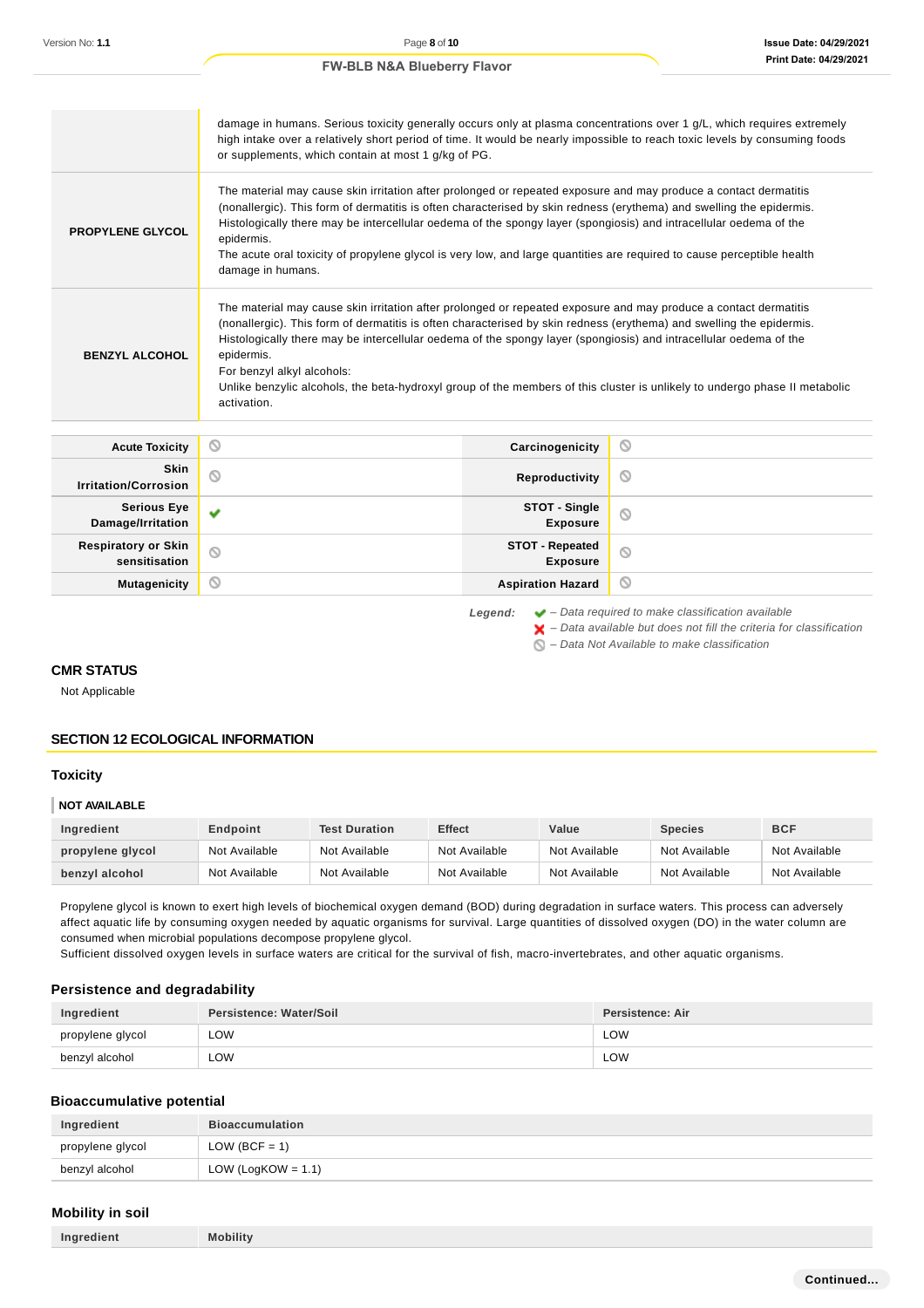| propylene glycol            | HIGF<br>''<br>$\overline{\phantom{0}}$<br>___<br>$\sim$     |
|-----------------------------|-------------------------------------------------------------|
| benzyl alcohol<br>ັບບາ<br>. | 15.66)<br>ווור<br>$\overline{ }$<br>$\sim$ $-$<br>____<br>. |

# **SECTION 13 DISPOSAL CONSIDERATIONS**

#### **Waste treatment methods**

|                            | Legislation addressing waste disposal requirements may differ by country, state and/ or territory. Each user must refer to<br>laws operating in their area. In some areas, certain wastes must be tracked.<br>A Hierarchy of Controls seems to be common - the user should investigate: |
|----------------------------|-----------------------------------------------------------------------------------------------------------------------------------------------------------------------------------------------------------------------------------------------------------------------------------------|
| <b>Product / Packaging</b> | ▶ Reduction                                                                                                                                                                                                                                                                             |
| disposal                   | $\triangleright$ Reuse                                                                                                                                                                                                                                                                  |
|                            | $\triangleright$ Recycling                                                                                                                                                                                                                                                              |
|                            | • Disposal (if all else fails)                                                                                                                                                                                                                                                          |
|                            | This material may be recycled if unused, or if it has not been contaminated so as to make it unsuitable for its intended use.                                                                                                                                                           |

#### **SECTION 14 TRANSPORT INFORMATION**

| <b>Labels Required</b> |           |  |
|------------------------|-----------|--|
| Marine Pollutant       | <b>NO</b> |  |
|                        |           |  |

# **Land transport (DOT): NOT REGULATED FOR TRANSPORT OF DANGEROUS GOODS**

# **Air transport (ICAO-IATA / DGR): NOT REGULATED FOR TRANSPORT OF DANGEROUS GOODS**

# **Sea transport (IMDG-Code / GGVSee): NOT REGULATED FOR TRANSPORT OF DANGEROUS GOODS**

# **Transport in bulk according to Annex II of MARPOL 73 / 78 and the IBC code**

| <b>Source</b>                                                                                      | Ingredient     | <b>Pollution Category</b> |
|----------------------------------------------------------------------------------------------------|----------------|---------------------------|
| IMO MARPOL 73/78<br>(Annex II) - List of<br>Noxious Liquid<br>Substances Carried in<br><b>Bulk</b> | benzyl alcohol | $\checkmark$              |

# **SECTION 15 REGULATORY INFORMATION**

# **Safety, health and environmental regulations / legislation specific for the substance or mixture**

| propylene<br>glycol(57-55-6) is<br>found on the<br>following regulatory<br>lists | "US ATSDR Minimal Risk Levels for Hazardous Substances (MRLs)","US - Washington Toxic air pollutants and their ASIL,<br>SQER and de minimis emission values","US AIHA Workplace Environmental Exposure Levels (WEELs)","US Spacecraft<br>Maximum Allowable Concentrations (SMACs) for Airborne Contaminants","US Toxic Substances Control Act (TSCA) -<br>Chemical Substance Inventory" |
|----------------------------------------------------------------------------------|-----------------------------------------------------------------------------------------------------------------------------------------------------------------------------------------------------------------------------------------------------------------------------------------------------------------------------------------------------------------------------------------|
| benzyl<br>alcohol(100-51-6) is<br>found on the<br>following regulatory<br>lists  | "US AIHA Workplace Environmental Exposure Levels (WEELs)","US Toxic Substances Control Act (TSCA) - Chemical<br>Substance Inventory"                                                                                                                                                                                                                                                    |

| <b>National Inventory</b>        | <b>Status</b>                                                                                                                                                                                |
|----------------------------------|----------------------------------------------------------------------------------------------------------------------------------------------------------------------------------------------|
| Australia - AICS                 | $\checkmark$                                                                                                                                                                                 |
| Canada - DSL                     | v                                                                                                                                                                                            |
| China - IECSC                    | v                                                                                                                                                                                            |
| Europe - EINEC /<br>ELINCS / NLP | $\checkmark$                                                                                                                                                                                 |
| Japan - ENCS                     | $\checkmark$                                                                                                                                                                                 |
| Korea - KECI                     | Y                                                                                                                                                                                            |
| New Zealand - NZIoC              | Y                                                                                                                                                                                            |
| Philippines - PICCS              | Y                                                                                                                                                                                            |
| USA - TSCA                       | Y                                                                                                                                                                                            |
| Legend:                          | $Y = All$ ingredients are on the inventory $N = Not$ determined or one or more ingredients are not on the inventory and are not<br>exempt from listing(see specific ingredients in brackets) |